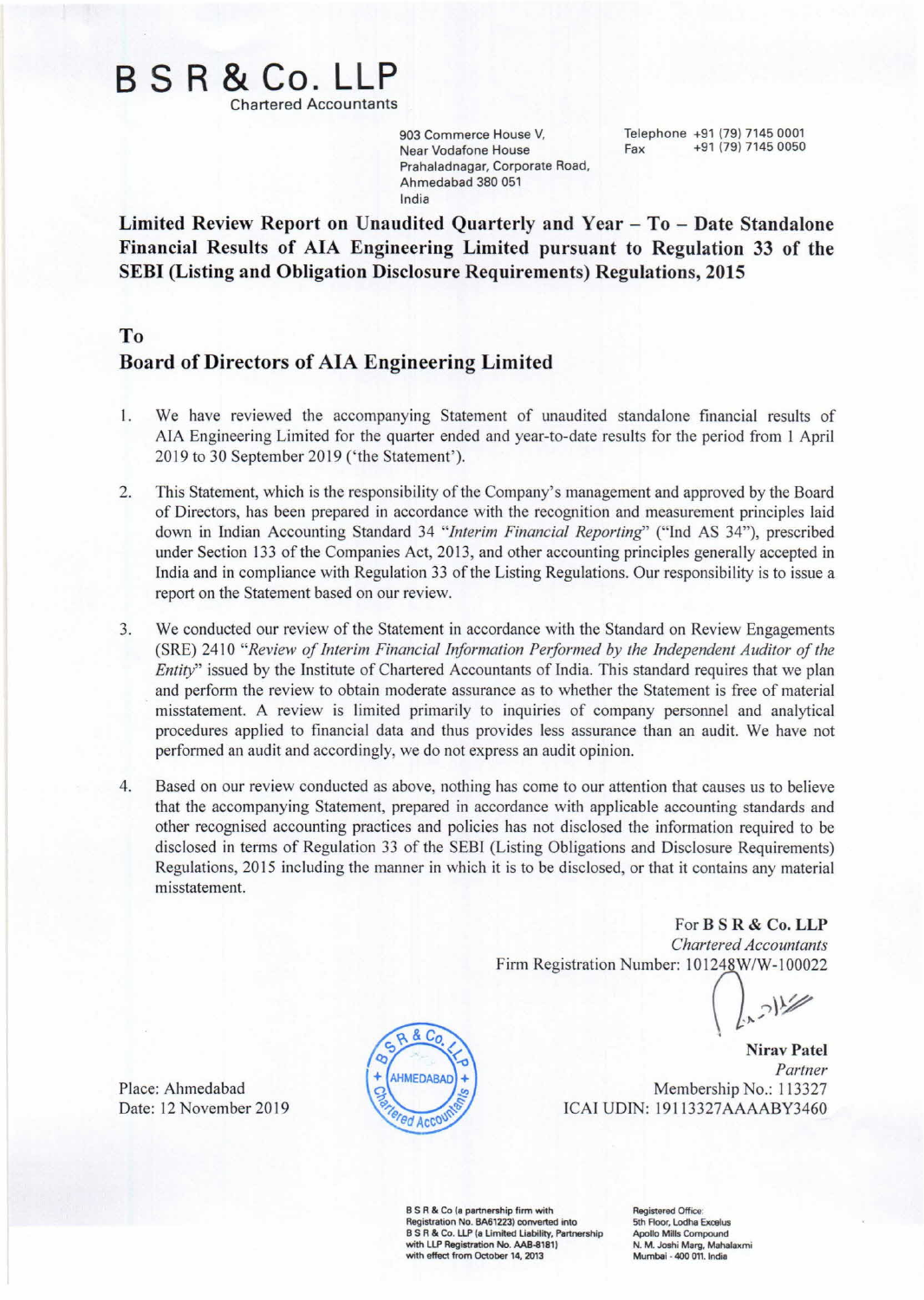Chartered Accountants

903 Commerce House V, Near Vodafone House Prahaladnagar, Corporate Road, Ahmedabad 380 051 India

Telephone +91 (79) 7145 0001 Fax +91 (79) 7145 0050

**Limited Review Report on Unaudited Quarterly and Year-To-Date Consolidated Financial Results of AlA Engineering Limited pursuant to Regulation 33 of the SEBI (Listing and Obligation Disclosure Requirements) Regulations, 2015**

#### **To**

### **Board of Directors of AlA Engineering Limited**

- 1. We have reviewed the accompanying statement of unaudited consolidated financial results of AlA Engineering Limited ("the Parent") and its subsidiaries (the Parent and its subsidiaries together referred to as "the Group") for the quarter ended and year-to-date results for the period from 1 April 2019 to 30 September 2019 ("the Statement"), being submitted by the Parent pursuant to the requirements of Regulation 33 of the SEBI (Listing Obligations and Disclosure Requirements) Regulations, 2015, as amended ('Listing Regulations').
- 2. This Statement, which is the responsibility of the Parent's management and approved by the Parent's Board of Directors, has been prepared in accordance with the recognition and measurement principles laid down in Indian Accounting Standard 34 *"Interim Financial Reporting"* ("Ind AS 34"), prescribed under Section 133 of the Companies Act, 2013, and other accounting principles generally accepted in India and in compliance with Regulation 33 of the Listing Regulations. Our responsibility is to express a conclusion on the Statement based on our review.
- 3. We conducted our review of the Statement in accordance with the Standard on Review . Engagements (SRE) 2410 *"Review of Interim Financial Injormation Performed by the Independent Auditor of the Entity",* issued by the Institute of Chartered Accountants of India. A review of interim financial information consists of making inquiries, primarily of persons responsible for financial and accounting matters, and applying analytical and other review procedures. A review is substantially less in scope than an audit conducted in accordance with Standards on Auditing and consequently does not enable us to obtain assurance that we would become aware of all significant matters that might be identified in an audit. Accordingly, we do not express an audit opinion.

We also performed procedures in accordance with the circular issued by the SEBI under Regulation 33 (8) of the Listing Regulations, to the extent applicable.

4. The Statement includes the results of the following entities:

| Sr.<br>no.     | Name of entity                          | Country      | Relationship              |
|----------------|-----------------------------------------|--------------|---------------------------|
|                | <b>Welcast Steels Limited</b>           | India        | Subsidiary                |
| $\overline{2}$ | Vega Industries (Middle East) F.Z.C.    | U.A.E.       | Wholly owned subsidiary   |
| 3              | <b>AIA CSR Foundation</b>               | India        | Wholly owned subsidiary   |
| $\overline{4}$ | Vega Industries Limited                 | U.K.         | Step down subsidiary      |
| 5              | Vega Industries Limited                 | U.S.A.       | Step down subsidiary      |
| 6              | Vega Steel Industries (RSA) PTY Limited | South Africa | Step down subsidiary      |
| $\overline{7}$ | Wuxi Vega Trade Co. Limited             | China        | Step down subsidiary      |
| 8              | PT. Vega Industries Indonesia           | Indonesia    | Step down subsidiary      |
| 9              | Vega Industries Chile SpA               | Chile        | Step down subsidiary      |
| 10             | AIA Ghana Limited                       | Ghana        | Step down subsidiary      |
| $C_{0,1}$      | Vega Industries Australia PTY Limited   | Australia    | Step down subsidiary      |
| ᠊ᡃ             | B S R & Co (a partnership firm with     |              | <b>Registered Office:</b> |

**AHMEDABAD** 

Registration No. BA61223) converted into B S R & Co. LLP (a Limited Liability, Partnersh<br>with LLP Registration No. AAB-8181) with effect from October 14, 2013

Registered Office' 5th Floor, Lodha Excelus Apollo Mills Compound N. M. Joshi Marg. Mahalaxmi Mumbai . 400 011. India